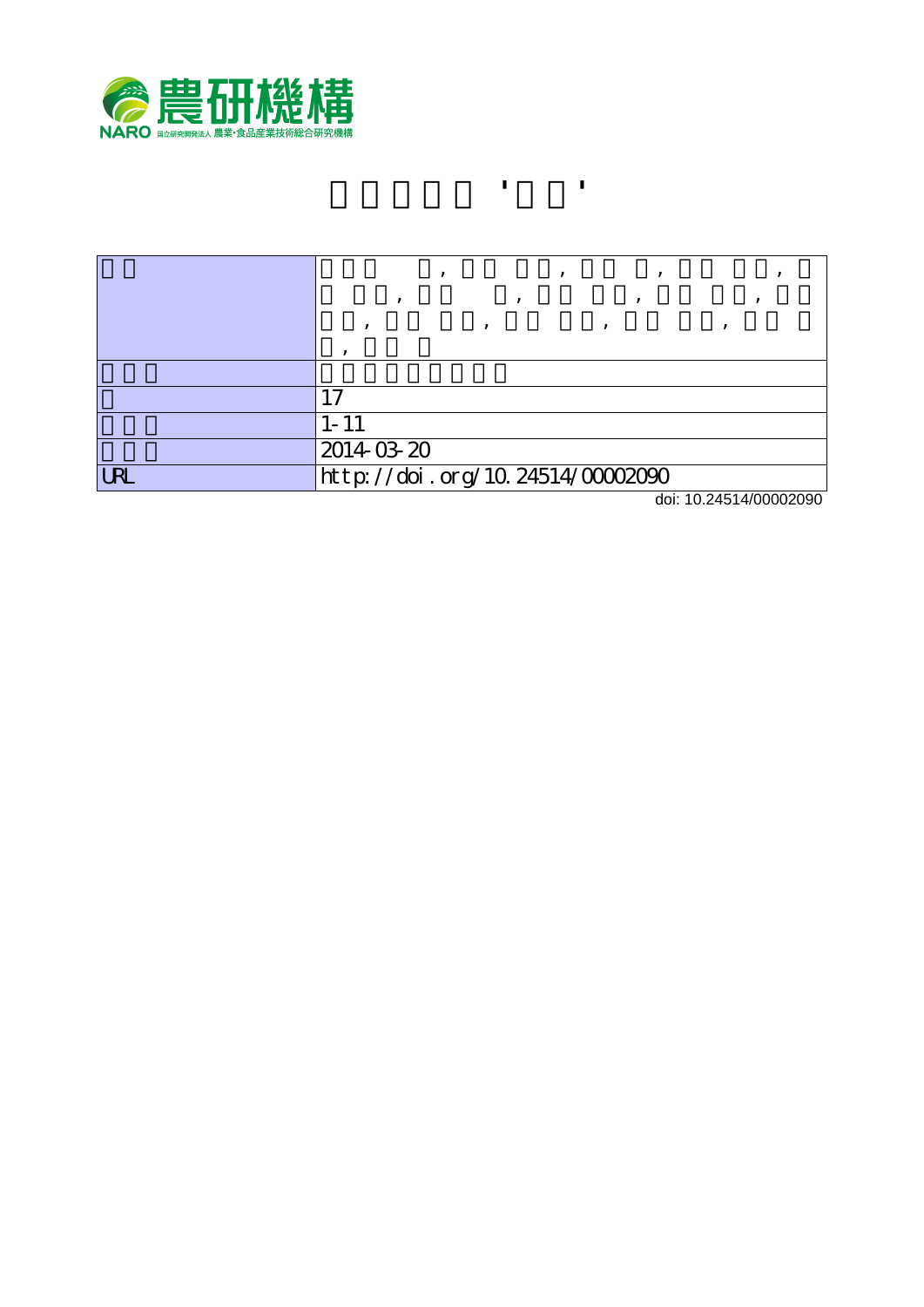## 原著論文

# ウメ新品種'翠香'

八重垣英明\* · 山口正己<sup>† 1</sup> · 土師岳<sup>† 2</sup> · 末貞佑子 · 中村ゆり† 3・京谷英壽† 4・西村幸一† 4・三宅正則 †5・ 安達栄介† 6・小園照雄† 7・福田博之† 8・ 木原武士† 8・鈴木勝征† 8・内田誠† 8

農研機構果樹研究所品種育成・病害虫研究領域 305-8605 茨城県つくば市

# New Japanese Apricot Cultivar 'Suiko'

Hideaki YAEGAKI\*, Masami YAMAGUCHI, Takashi HAJI, Yuko SUESADA, Yuri NAKAMURA, Hidetoshi KYOTANI, Koichi NISHIMURA, Masanori MIYAKE, Eisuke ADACHI, Teruo KOZONO, Hiroyuki FUKUDA, Takeshi KIHARA, Katsuyuki Suzuki and Makoto UCHIDA

> Breeding and Pest Management Division, Institute of Fruit Tree Science National Agriculture and Food Research Organization (NARO) Tsukuba, Ibaraki 305-8605, Japan

#### Summary

'Suiko' is a Japanese apricot (*Prunus mume* Sieb. et Zucc.) cultivar released in 2009 by the NARO Institute of Fruit Tree Science (NIFTS) in Japan. The cultivar was selected from seedlings obtained from the cross of 'Getsusekai' and 'Baigou', designated as Ume Tsukuba 7, and tested at 14 experimental stations in 13 prefectures in Japan under second national trial of Japanese apricot starting in 1999. Ultimately selected and released with the name 'Suiko' in 2009, the cultivar was

(2013 年 11 月 5 日受付・2013 年 11 月 22 日受理) † 1 現 東京農業大学 神奈川県厚木市 † 2 現 独立行政法人農業生物資源研究所遺伝資源センター放射線育種場 茨城県常陸大宮市 † 3 現 農研機構果樹研究所企画管理部 † 4 元 農林水産省果樹試験場育種部 † 5 現 山梨県果樹試験場 山梨県山梨市 † 6 現 山形県農業総合研究センター園芸試験場 山形県寒河江市 † 7 故人 † 8 元 農研機構果樹研究所企画管理部 \*Corresponding author. yaegaki@affrc.go.jp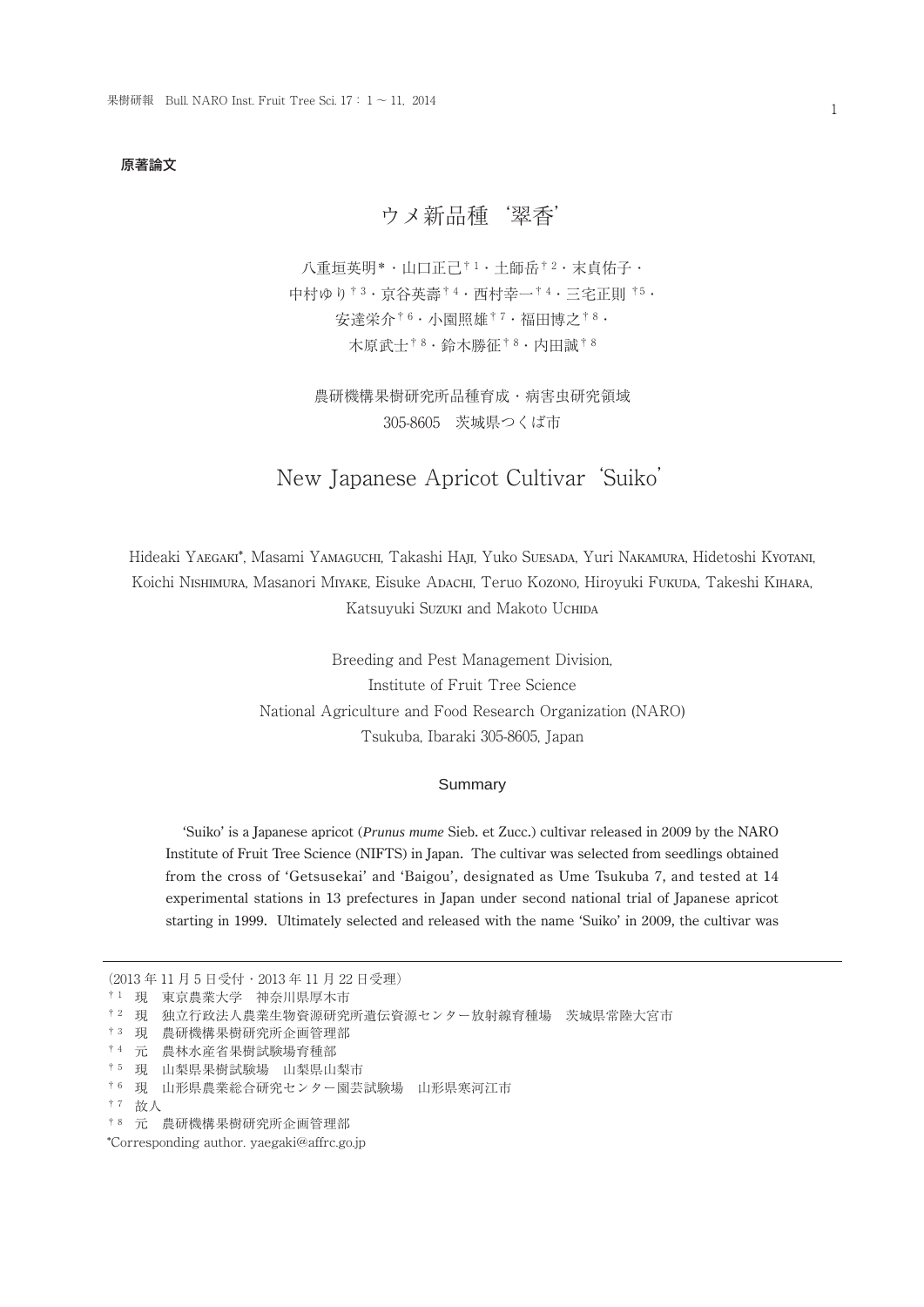registered as No. 20721 under the Plant Variety Protection and Seed Act of Japan on March 18, 2011.

The tree shape of this cultivar is slightly spreading, and tree vigor is slightly strong. The number of new shoot is average and there are many flower buds. Flowering time is around March 5, 7 days earlier than 'Shirokaga'. 'Suiko' is self-incompatible and cross-compatible with 'Nankou'. Harvest time is around June 19 in the national trial. Fruit are elliptical to round elliptical in shape, averaging 35 g in weight, and have no skin blushing. The titratable acidity is  $6.0 \frac{g}{100}$  ml. The stone weight is 2.6 grams, smaller than 'Nankou' and 'Shirokaga'. Fruit are suitable for fruit liquor and juice extracted by osmosis of sugar solution. The quality of umeboshi (pickles) is inferior to 'Nankou' because the fruit becomes gummy resulting in low quality..

Key words: *Prunus mume*, new cultivar, fruit breeding, fruit liquor, large fruits

# 緒 言

わが国におけるウメの栽培面積は,2003 年の 18,200 ha をピークに緩やかに減少し,2009 年には 17,100 ha となっている.しかし,大果で梅干し製品として人気 があり,販売価格が他の品種より高い'南高'は,全 国的に栽培面積が増加し,2009 年には 5,844.3 ha とウ メの栽培面積の約 1/3 を占めている.'南高'は自家不 和合性であるが,受粉樹の混植やミツバチの放飼など の受粉の条件を整えれば結実が良好であることから, ウメ品種の中では収量性が極めて高い. そのため, 出 荷量に占める'南高'の割合はさらに大きくなっている.

近年ウメは,出荷量が 10万tを超える年が続くと, 市場価格が低迷する傾向にある.価格を維持するため には消費拡大が必要であり,'南高'とは異なる特徴や 用途のある新品種が求められている. そこで、梅干し 以外に梅酒や梅ジュース(糖抽出果汁)への加工に適 する品種の育成を目標に交雑・選抜を行い,果皮およ び果肉が赤くなる'露茜'(八重垣ら,2012)を育成した. 次いで育成した'翠香'について、育成経過および特 性の概要等を報告する.

## 謝 辞

本品種の育成に当たり,系統適応性検定試験を担当 された関係公立試験研究機関の各位,ならびに多大の ご協力を寄せられた当所の歴代職員,研修生の各位に 心から謝意を表する.

## 育成経過

1989 年に農林水産省果樹試験場(現 農研機構果樹研 究所)千代田試験地(茨城県かすみがうら市)において, '月世界'に'梅郷'を交雑して得た種子を低温処理し, 同年秋に播種した(Fig. 1).'月世界'は,徳島県で'城 州白'に'鶯宿'を交雑して育成した実生 60 個体から 選抜育成された品種で,'鶯宿'より早熟で酸味が強い (前田・村上,1969).'梅郷'は,東京都青梅市で偶発 実生から選抜された品種で,果肉のしまりが良く,製 品に濁りを生じることが少なく梅酒用に適している(芦 川,1970).発芽した苗は,苗圃で 2 年間養成した後, 1992 年に個体番号 MM-32-19 を付して果樹研究所(茨 城県つくば市)の育種圃場に定植し,特性調査を行った. 1999 年 4 月より「ウメ筑波 7 号」の系統名でウメ第 2 回系統適応性検定試験に供試し,全国 14 か所の公立試 験研究機関で試作栽培を行い,その特性を検討した. その結果,果実が大きく,梅酒および梅ジュース製品 に特徴があるとされ,平成 20 年度果樹系統適応性・特 性検定試験成績検討会(落葉果樹)において新品種に ふさわしいとの合意が得られ,平成 20 年度果樹試験研 究推進会議において新品種候補とすることが決定され



Fig. 1 Pedigree of 'Suiko'.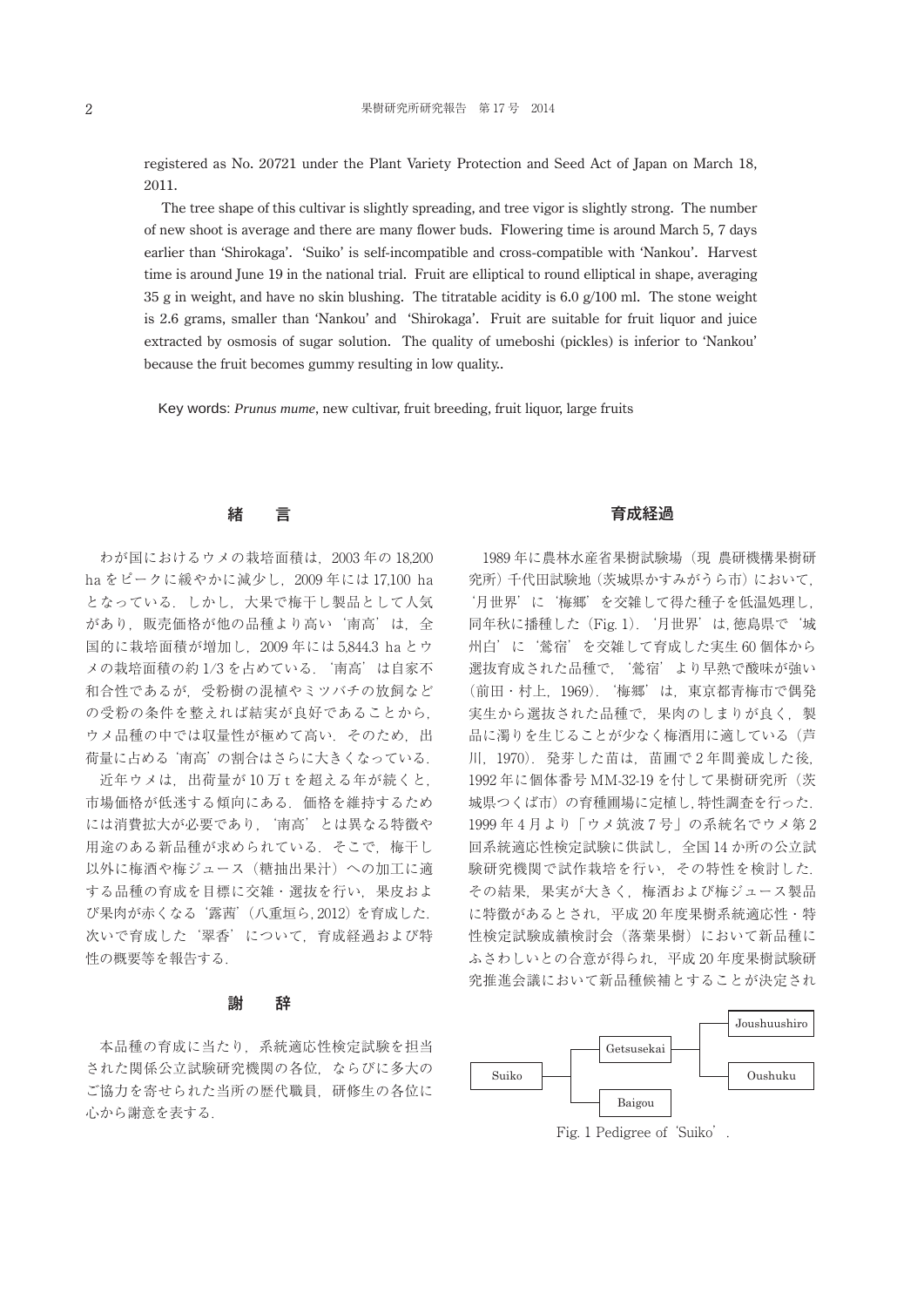本品種の系統適応性検定試験を実施した公立試験研 究機関は以下のとおりである(名称は 2009 年 3 月現在). 宮城県農業・園芸総合研究所,秋田県農林水産技術セ ンター果樹試験場天王分場, 栃木県農業試験場, 群馬 県農業技術センター,埼玉県農林総合研究センター園 芸研究所,神奈川県農業技術センター,長野県南信農 業試験場,石川県農業総合研究センター,福井県園芸 試験場,和歌山県農林水産総合技術センター果樹試験 場うめ研究所、鳥取県農林総合研究所園芸試験場、徳 島県立農林水産総合技術支援センター果樹研究所県北 分場,愛媛県農林水産研究所果樹研究センター及び愛 媛県南予地方局産業振興課地域農業室鬼北農業指導班. なお,長野県南信農業試験場は 2003 年に,秋田県農林 水産技術センター果樹試験場天王分場と石川県農業総 合研究センターは 2005 年に,神奈川県農業技術センタ ーおよび愛媛県南予地方局産業振興課地域農業室鬼北 農業指導班は 2006 年に試験を中止した.

録された.

果樹研究所における育成担当者と担当期間は以下の とおりである:京谷英壽(1989 ~ 1992),西村幸一(1989 ~ 1992),中村ゆり(1989 ~ 1991),小園照雄(1989  $\sim$  1992), 土師岳 (1991  $\sim$  2005), 山口正己 (1992  $\sim$ 2009),福田博之(1992 ~ 1993),三宅正則(1993 ~ 1996), 木原武士 (1993~1996), 八重垣英明 (1996~ 2008),鈴木勝征(1996 ~ 2004),末貞佑子(2004 ~  $(2009)$ , 内 田 誠 $(2004 \sim 2006)$ , 安 達 栄 介 $(2008 \sim$ 2009).

## 特性の概要

## 1.育成地における特性

育成系統適応性検討試験・特性検定試験調査方法(農 林水産省果樹試験場,1994;独立行政法人農業・食品 産業技術総合研究機構果樹研究所,2007)に従い , 2005 ~ 2008 年の 4 年間,果樹研究所において'南高'およ び'白加賀'を対照品種として'翠香'の樹体特性と 果実形質,加工適性の調査を行った.'翠香'の評価には, 2008 年に 10 年生の 2 樹を用いた.'南高'および'白 加賀'については 2008 年に 15 年生の 2 樹を用いた. 数値化された形質については,品種と年を要因とする 2 元配置分散分析を行った.月日で表示された形質につ いては,1 月 1 日からの日数により数値化して解析した.

## 1) 樹体特性

「枝垂れ」,「開張性」,「やや開張性」,「中間」,「やや 直立性」および「直立性」の 6 段階で評価した樹姿は「中 間」で,「強」,「やや強」,「中」,「やや弱」および「弱」 の 5 段階で評価した樹勢は「やや強」である.「多」,「や や多」,「中」,「やや少」および「少」の 5 段階で評価 した新梢の発生,短果枝の着生および花芽の着生程度 はいずれも「やや多」である (Table 1-1, Fig. 2). 花 は単弁普通咲き,花弁は円形で白色である.開花盛期

Table 1-1. Tree and fruit characteristics of 'Suiko', 'Nankou' and 'Shirokaga' (NIFTS, Tsukuba 2005-2008).

| Cultivar  | Tree shape <sup>z</sup> | Tree<br>vigor      | Number<br>of new<br>shoot | Number<br>of spur <sup>x</sup> | Number<br>of flower<br>buds <sup>x</sup> | w<br>Pollen' | Physiological<br>fruit drop | Fruit<br>shape"   | Uniformity<br>of fruit<br>size and<br>shape <sup>'</sup> | Ground<br>color of<br>fruit skin <sup>s</sup> | Degree of<br>fruit skin<br>blushing <sup>1</sup> | Flesh<br>color <sup>q</sup> | Texture<br>of flesh <sup>p</sup> |
|-----------|-------------------------|--------------------|---------------------------|--------------------------------|------------------------------------------|--------------|-----------------------------|-------------------|----------------------------------------------------------|-----------------------------------------------|--------------------------------------------------|-----------------------------|----------------------------------|
| Suiko     | Intermediate            | Slightly<br>strong | Slightly<br>many          | Slightly<br>many               | Slightly<br>many                         | Many         | Few                         | Elliptic          | Good                                                     | Light green                                   | None                                             | Light<br>greenish<br>yellow | Medium                           |
| Nankou    | Slightly<br>spreading   | Strong             | Many                      | Slightly<br>many               | Many                                     | Many         | Few                         | Round<br>elliptic | Relatively<br>good                                       | Light<br>greenish<br>yellow                   | Intermediate Light green                         |                             | Relatively<br>fair               |
| Shirokaga | Intermediate            | Strong             | Medium                    | Few                            | Medium                                   | None         | Few                         | Round<br>elliptic | Relatively<br>good                                       | Green                                         | Very low                                         | Light<br>greenish<br>yellow | Relatively<br>fair               |

z Classified into six classes: Upright; Slightly upright; Intermediate; Slightly spreading; Spreading; Weeping.

y Classified into five classes: Strong; Slightly strong; Moderate; Slightly weak; weak.

x Classified into five classes: Many; Slightly many; Medium; Slightly few; Few.

wClassified into five classes: Many; Medium; Little; Very little; None.

v Classified into six classes: Many; Slightly many; Medium; Slightly few; Few; None.

u Classified into five classes: Oblate; Round; Round elliptic; Elliptic; Ovate.

t Classified into five classes: Good; Relatively good; Medium; Relatively bad; Bad.

s Classified into four classes: Green; Light green; Light greenish yellow; Yellow.

r Classified into seven classes: High; Slightly high; Intermediate; Slightly low; Low; Very low; none.

<sup>q</sup>Classified into six classes: Dark green; Green; Light green; Light greenish yellow; Yellow; Red.

p Classified into five classes: Fair; Relatively fair; Medium; Relativrly coarce; Coarce.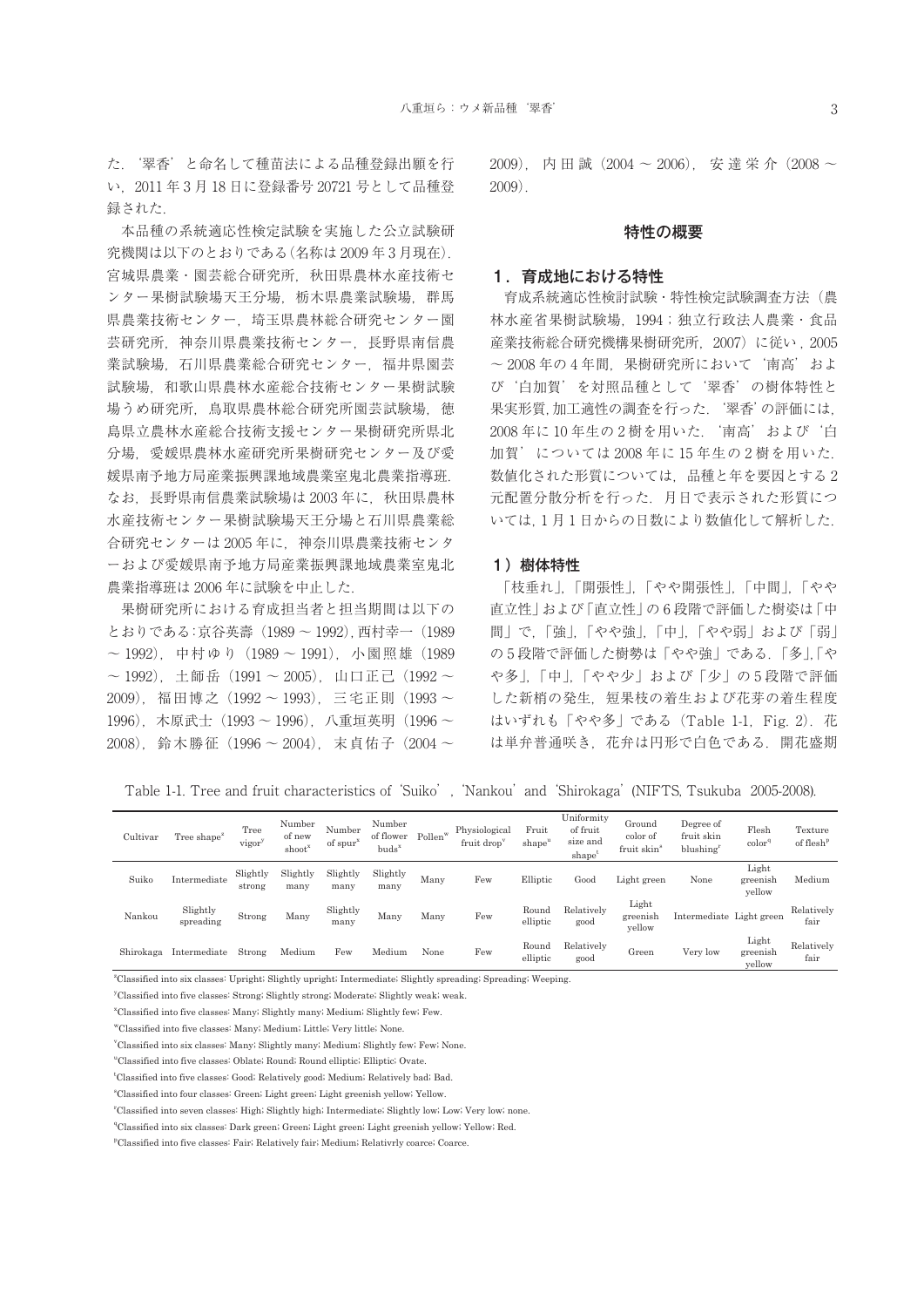は4年間の平均で3月13日となり、'南高'とほぼ同 時期であるが,'白加賀'より3日早い(Table 1-2). 花粉を有するが自家不和合性であり,自家不和合性遺 伝子型は *S*1*S*<sup>10</sup> である(八重垣ら,2000).'南高'など 主要品種と交雑和合性であり、'南高'の受粉樹として 利用できる(Table 2).収穫盛期は 4 年間の平均で 6 月 28 日となり,'南高','白加賀'とほぼ同時期であり, それらとの有意な差はなかった(Table 1-2).

## 2)果実形質

果形は楕円形で'南高', '白加賀'より縦長である (Table 1-1,Fig. 3).果頂部は平らで,縫合線の深さは 浅く,やや片肉果がみられる.果実重は平均で 35.2 g と, '南高' より小さく, '白加賀' に近い (Table 1-2). た だし,土方(1984)は,果実重が 26 g 以上の品種を大 粒種としており,ウメの中では大果の品種である.

ウメは,果実の成熟が進むと,果皮の地色,果肉色 ともに緑色から淡緑色,淡緑黄色,黄色へと変化する. '翠香'の果皮の地色は淡緑で赤い着色はほとんど無く,

毛じは短く光沢のある美しい外観となる (Fig. 3). 果 肉色は淡緑黄で,果皮の地色より熟度の進んだ色であ る.滴定酸度は,平均で 6.00 g/100 ml で,'南高','白 加賀'と同程度である.核重は 2.01 g であり,'南高','白 加賀'より小さく,粘核である.果実重と核重から推 定される果実 1 kg 当たりの果肉量は 942.7 g となり,'南 高','白加賀'より多い(Table 1-2).

樹脂状の多糖類(ヤニ)が果実表面から漏出するヤ ニ果(外ヤニ果)の発生は,'南高','白加賀'と有意 な差がない.ヤニが果実の外まで漏出せずに果肉内に とどまる内ヤニ果の発生は,'南高'より多い(Table 1-2).

#### 3)加工適性

2008 年に'翠香'および'南高'について果実 1 kg, 氷砂糖 0.5 kg, ホワイトリカー (明利酒類株式会社, 35 度)1.8 L で仕込んだ梅酒の特性を Table 3 に示した.

酸含量は'南高'の 1.19 g/100 ml に対して'翠香' は 1.48 g/100 ml であった.'翠香'は果実 1 kg 当たり

| Cultivar                  | Full bloom  | Harvesting | Fruit<br>weight   | Titratabl<br>e acidity | Stone<br>weight | Flesh<br>weight<br>per 1kg | Gumming $(\%)$ |                |
|---------------------------|-------------|------------|-------------------|------------------------|-----------------|----------------------------|----------------|----------------|
|                           | $date^z$    | date       | (g)               | (g/100ml)              | (g)             | fruit<br>(g)               | Outside Inside |                |
| Suiko                     | Mar. $13by$ | Jun. 28    | 35.2 <sub>b</sub> | 6.00                   | 2.01c           | 942.7a                     | $\overline{5}$ | 50a            |
| Nankou                    | Mar. 12b    | Jun. 30    | 43.9a             | 5.81                   | 3.52a           | 919.6c                     | $\overline{0}$ | 4 <sub>b</sub> |
| Shirokaga                 | Mar. 16a    | Jun. 26    | 38.3ab            | 5.93                   | 2.77b           | 927.5 <sub>b</sub>         | 17             | 66a            |
| Significance <sup>x</sup> |             |            |                   |                        |                 |                            |                |                |
| Among cultivars           | $**$        | <b>NS</b>  | $\star$           | <b>NS</b>              | $**$            | $**$                       | <b>NS</b>      | **             |
| Among years               | $**$        | $\star$    | <b>NS</b>         | $**$                   | <b>NS</b>       | <b>NS</b>                  | <b>NS</b>      | <b>NS</b>      |

Table 1-2. Tree and fruit characteristics of 'Suiko', 'Nankou' and 'Shirokaga'(NIFTS,Tsukuba 2005-2008).

<sup>z</sup>Date when more than 80% of flower blossomed.

<sup>y</sup>Different letters represent siginificant difference by least significant differences at  $P \leq 0.05$ .

<sup>x</sup>NS, \*, \*\* :Not significant, significant at  $P \leq 0.05$  and significant at  $P \leq 0.01$ in analysis of variance. The model is shown below.

$$
P_{ij} = \mu + G_i + Y_j + E_{ij}
$$

 $P_{ii}$ : performance of the *i*th cultivar in the *j*th year;  $\mu$  : overall mean;  $G_i$ : effect of the *i*th cultivar;  $Y_i$ : effect of the *j*th year;  $E_{ii}$ : residual.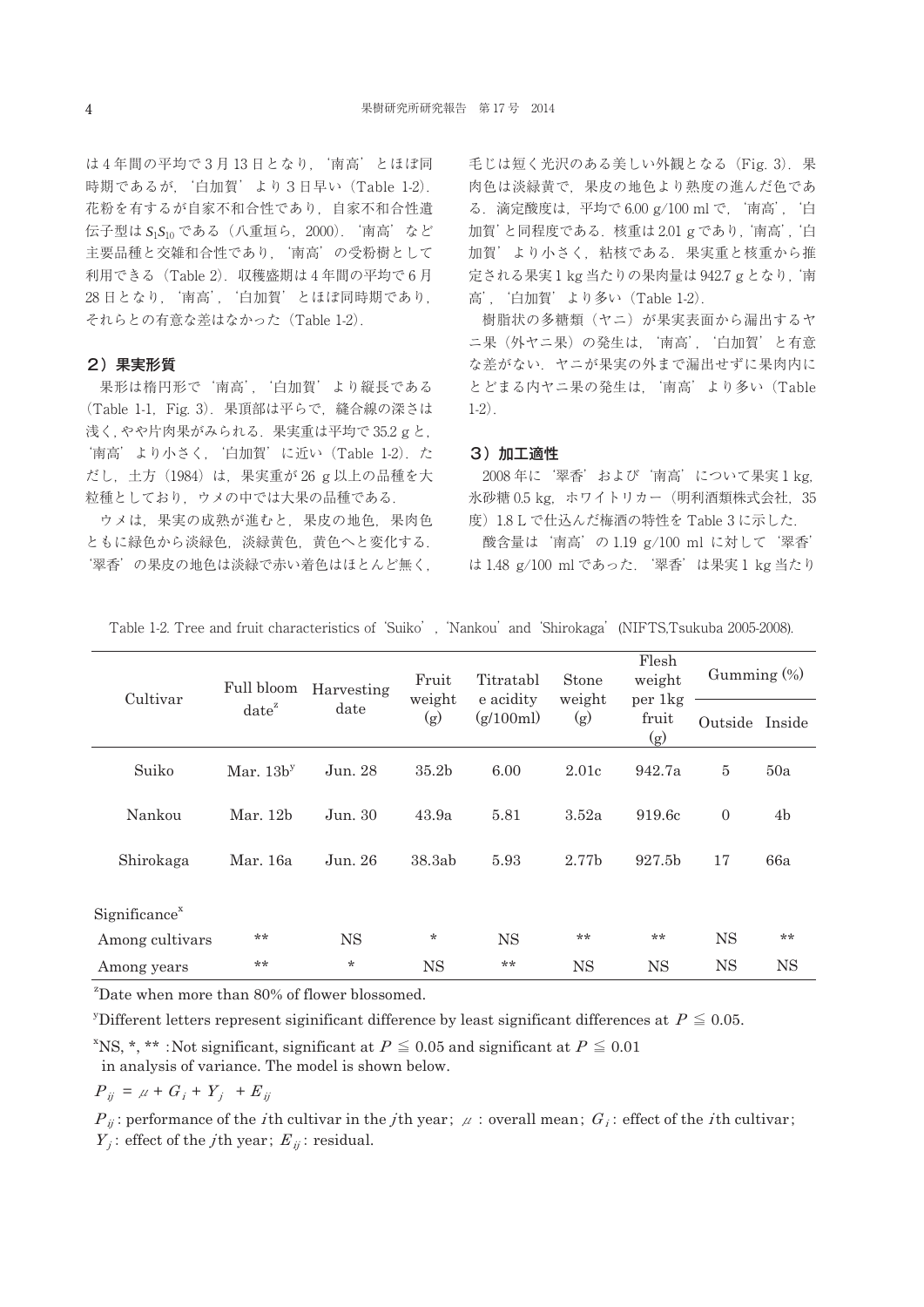の果肉の量が'南高', '白加賀' より多いことにより, 同重量の生果実を梅酒や梅ジュースに加工した場合に '南高','白加賀'より多くの果肉を用いたことになる 可能性が高い.そのため果実果汁の滴定酸度は'南高', '白加賀'と有意な差がないが,製品の酸含量が多くな ると考えられる.

'翠香'を用いた梅酒は香りが強かった.育成地にお いて香り成分については測定していないが、GC-MS による完熟果の香気成分分析では'翠香'は強い香り のインパクトを与える硫黄化合物が含まれ、'南高'や '白加賀'などとは異なる香りであることが報告されて いる(花王株式会社,2010).よって,'翠香'は梅酒, 梅ジュースとして特徴のある製品が生産できると考え られる.

梅干し加工適性は,ヤニ果が発生することから'南高' より劣るが,'白加賀'とは同程度である.

#### 2.系統適応性検定試験地における特性

1999 年からウメ第 2 回系統適応性検定試験に供試し, 育成地の果樹研究所を含めた 15 カ所において'南高' と'白加賀'を対照品種として育成系統適応性検定試験・ 特性検定試験調査方法(農林水産省果樹試験場,1994; 独立行政法人農業・食品産業技術総合研究機構果樹研 究所,2007)により,特性を調査した.2006 年までに 試験栽培を中止した 5 場所を除く 10 カ所の 2007 年と 2008年の調査結果を Table 4-1, 4-2, 4-3 に示した. 数 値化された形質については,'翠香','南高','白加賀' の 3 品種の 2 年間の値が揃っている場所の値を用いて, 品種と場所を要因とする 2 元配置分散分析を行い, Table4-4 に示した.月日で表示された形質については, 1 月 1 日からの日数により数値化して解析した.

Table 2. Compatibility of 'Suiko' (NIFTS, Tsukuba. 1996-2008).

| Seed parent                 | Poollen parent                        | Fruit set<br>percentage<br>(9/0) |
|-----------------------------|---------------------------------------|----------------------------------|
| Suiko $(S_1S_{10})$         | $\text{Suiko}(S_1S_{10})$             | $\mathbf{0}$                     |
| $\text{Suiko}(S_1S_{10})$   | Nankou $(S_1S_7)$                     | 33                               |
| $\text{Suiko}(S_1S_{10})$   | Baigou $(S_{\epsilon}S_{10})$         | 25                               |
| Nankou $(S_1S_7)$           | Suko(S <sub>1</sub> S <sub>10</sub> ) | 36                               |
| Gojirou $(S_2S_6)$          | Suko(S <sub>1</sub> S <sub>10</sub> ) | 38                               |
| $Gyokuei(S_2S_6)$           | $\text{Suiko}(S_1S_{10})$             | 23                               |
| Shirokaga $(S_2S_6)$        | Suko(S <sub>1</sub> S <sub>10</sub> ) | 20                               |
| Baigou $(S_{\kappa}S_{10})$ | $\text{Suiko}(S_1S_{10})$             | 20                               |
| Kagajizou $(S_6S_{10})$     | $\text{Suiko}(S_1S_{10})$             | 9                                |

#### 1)樹体特性

樹姿は「やや開張性」と判定した場所が最も多かった. 樹勢は「やや強」および「中」が同数で,'南高'およ び'白加賀'と同じとする判定が最も多かった.新梢 の発生は「中」が最も多く、'南高'より少ないとの判 定が多かった.短果枝の着生は「中」が最も多く,'南高' と同じと判定した場所が多かった.花芽の着生は「多」 が最も多く、'南高'より多いとの判定が多かった. 生 理的落果は「少」が最も多く, '南高', '白加賀' と同 じとする判定が多かった(Table 4-1).

2007 年および 2008 年の平均開花盛期は,主要なウメ 産地である和歌山県で2月19日,群馬県で3月2日, 3 品種の値が揃っている 7 場所の平均は3月5 日となり, '白加賀'より 7 日早かった(Table 4-2,4-4).

収穫盛期は,和歌山県で 6 月 6 日,群馬県で 6 月 27 日, 3品種の値が揃っている7場所の平均は6月19日となり, '南高'より4日早かった. ただし、解析に用いていな い 2 場所を含む 4 場所で'南高'と同日,解析に用い ていない 1 場所で'南高'より 2 日遅かった(Table  $4-2, 4-4$ ).

#### 2)果実形質

2007 年および 2008 年の 3 品種の値が揃っている 7 場 所の平均1果重は 35.4 g で, '南高'および'白加賀' と同程度であった(Table 4-4).

果形は「楕円」および「短楕円」が同数で、'南高' より縦長とする場所が多かった.「良」,「やや良」,「中」, 「やや不良」および「不良」の 5 段階で評価した果実の 大きさおよび果形の揃いは,「良」,「やや良」,「中」が 同数で,'南高'と同じか,'白加賀'よりやや劣ると する場所が多かった(Table 4-3).

Table 3. Fruit liquor characteristics of 'Suiko' and 'Nankou' (NIFTS, Tsukuba 2008).

| Cultivar | Titratable<br>acidity<br>(g/100ml) | Flavor           | Quality   |
|----------|------------------------------------|------------------|-----------|
| Suiko    | 1.48                               | Strong           | Excellent |
| Nankou   | 1.19                               | Slightly<br>weak | Good      |

Materials of ume liquor are fruit 1kg, crystal sugar 0.5kg and clear liquor of 35% ethanol 1.8L.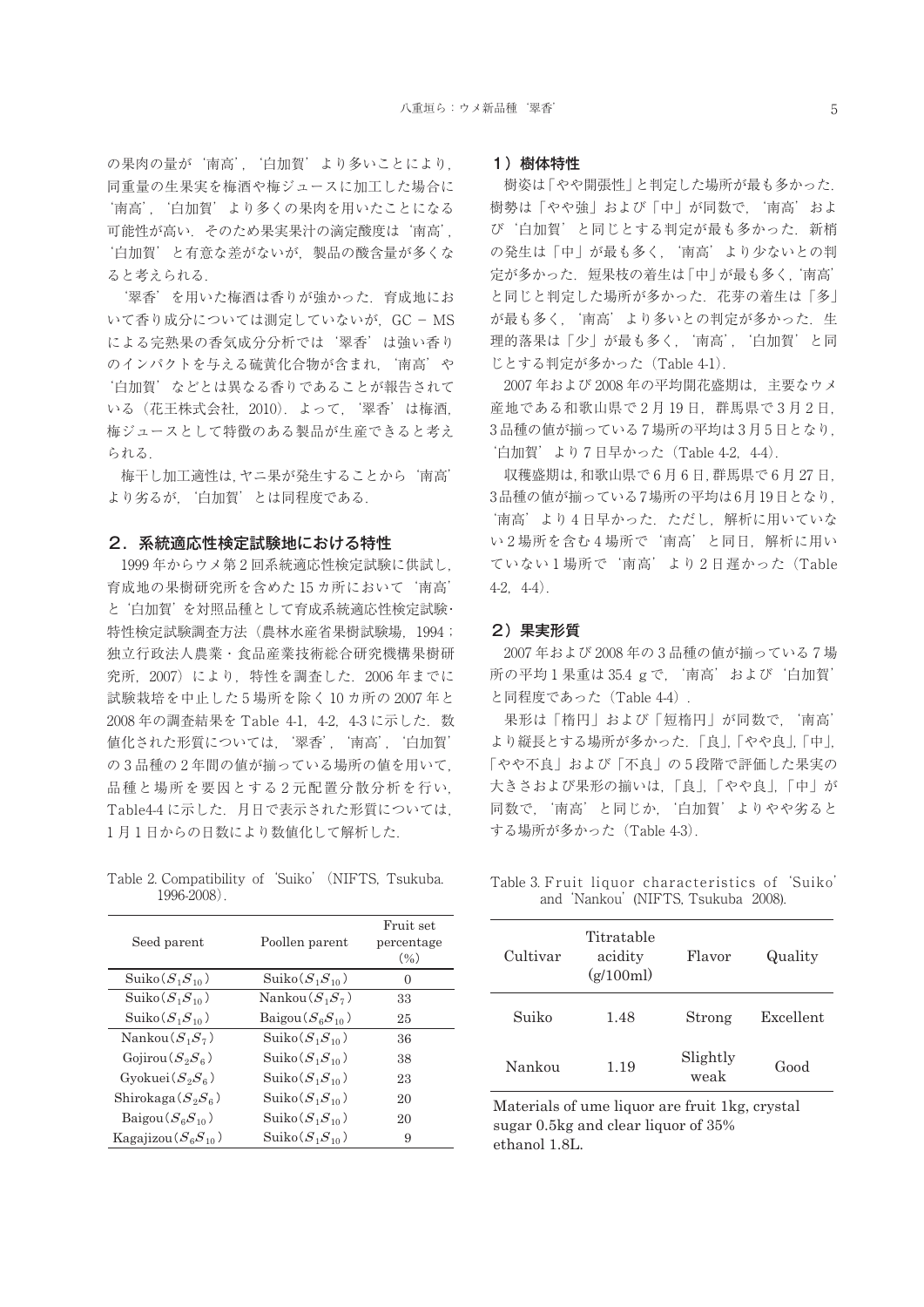| Location             | Cultivar   | Tree<br>age | Tree shape            | Tree<br>vigor      | Number of<br>new shoot | Number<br>of spur | flower buds      | Number of Physiological<br>fruit drop |
|----------------------|------------|-------------|-----------------------|--------------------|------------------------|-------------------|------------------|---------------------------------------|
|                      | Suiko      | 10          | Slightly<br>spreading | Moderate           | Medium                 | Many              | Many             | Few                                   |
| Miyagi               | Nankou     | 10          | Spreading             | Moderate           | Medium                 | Medium            | Medium           | Few                                   |
|                      | Shirokaga  | 10          | Intermediate          | Moderate           | Slightly<br>few        | Many              | Many             | Few                                   |
|                      | Suiko      | 10          | Intermediate          | Slightly<br>strong | Slightly<br>many       | Slightly<br>many  | Slightly<br>many | Few                                   |
| Tsukuba              | Nankou     | 15          | Slightly<br>spreading | Strong             | Many                   | Slightly<br>many  | Many             | Few                                   |
|                      | Shirokaga  | 15          | Intermediate          | Strong             | Medium                 | Few               | Medium           | Few                                   |
|                      | Suiko      | 8           | Slightly<br>spreading | Slightly<br>weak   | Few                    | Many              | Many             | Few                                   |
| Tochigi <sup>y</sup> | Nankou     | 8           | Slightly<br>spreading | Slightly<br>strong | Many                   | Slightly<br>many  | Slightly<br>many | Few                                   |
|                      | Shirokaga  | 8           | Slightly<br>spreading | Strong             | Medium                 | Slightly<br>many  | Slightly<br>many | Medium                                |
|                      | Suiko      | 10          | Slightly<br>spreading | Slightly<br>strong | Medium                 | Slightly<br>many  | Slightly<br>many | Few                                   |
| Gunma                | Nankou     | 12          | Intermediate          | Moderate           | Slightly<br>many       | Slightly<br>many  | Slightly<br>many | Few                                   |
|                      | Shirokaga  | 20          | Spreading             | Slightly<br>strong | Medium                 | Slightly<br>few   | Slightly<br>many | Few                                   |
|                      | Suiko      | 9           | Slightly<br>spreading | Slightly<br>strong | Medium                 | Medium            | Slightly<br>few  | None                                  |
| Saitama              | Nankou     | 11          | Intermediate          | Slightly<br>strong | Slightly<br>many       | Slightly<br>many  | Few              | None                                  |
|                      | Shirokaga  | 11          | Slightly<br>spreading | Strong             | Many                   | Few               | Medium           | None                                  |
|                      | Tsuyuakane | 9           | Slightly<br>spreading | Strong             | Slightly<br>many       | Medium            | Many             | Few                                   |
| Fukui                | Nankou     | 15          | Spreading             | Strong             | Slightly<br>many       | Medium            | Medium           | Few                                   |
|                      | Shirokaga  | 15          | Slightly<br>spreading | Strong             | Medium                 | Few               | Many             | Few                                   |
|                      | Suiko      | 10          | Intermediate          | Moderate           | Medium                 | Medium            | Many             | Few                                   |
| Wakayama             | Nankou     | 10          | Intermediate          | Moderate           | Medium                 | Medium            | Medium           | Few                                   |
|                      | Shirokaga  | 6           | Intermediate          | Moderate           | Medium                 | Medium            | Many             | Few                                   |
|                      | Suiko      | 10          | Spreading             | Moderate           | Slightly<br>few        | Medium            | Slightly<br>many | None                                  |
| Tottori              | Nankou     | 10          | Spreading             | Strong             | Many                   | Medium            | Many             | None                                  |
|                      | Suiko      | 9           | Spreading             | Moderate           | Medium                 | Medium            | Medium           | Few                                   |
| Tokushima            | Nankou     | 7           | Spreading             | Moderate           | Many                   | Medium            | Medium           | Few                                   |
|                      | Shirokaga  | 7           | Spreading             | Moderate           | Medium                 | Medium            | Medium           | Few                                   |
|                      | Suiko      | 10          | Slightly<br>spreading | Slightly<br>strong | Medium                 | Medium            | Medium           | Few                                   |
| Ehime                | Nankou     | 10          | Intermediate          | Moderate           | Slightly<br>many       | Slightly<br>many  | Slightly<br>many | Few                                   |
|                      | Shirokaga  | 10          | Intermediate          | Strong             | Slightly<br>many       | Medium            | Medium           | Few                                   |

Table 4-1. Tree and fruit characteristics of 'Suiko', 'Nankou' and 'Shirokaga' in the national trial (2008).<sup>z</sup>

z See Table 1-1 for the evalation of each trait..

y Investigated in 2007.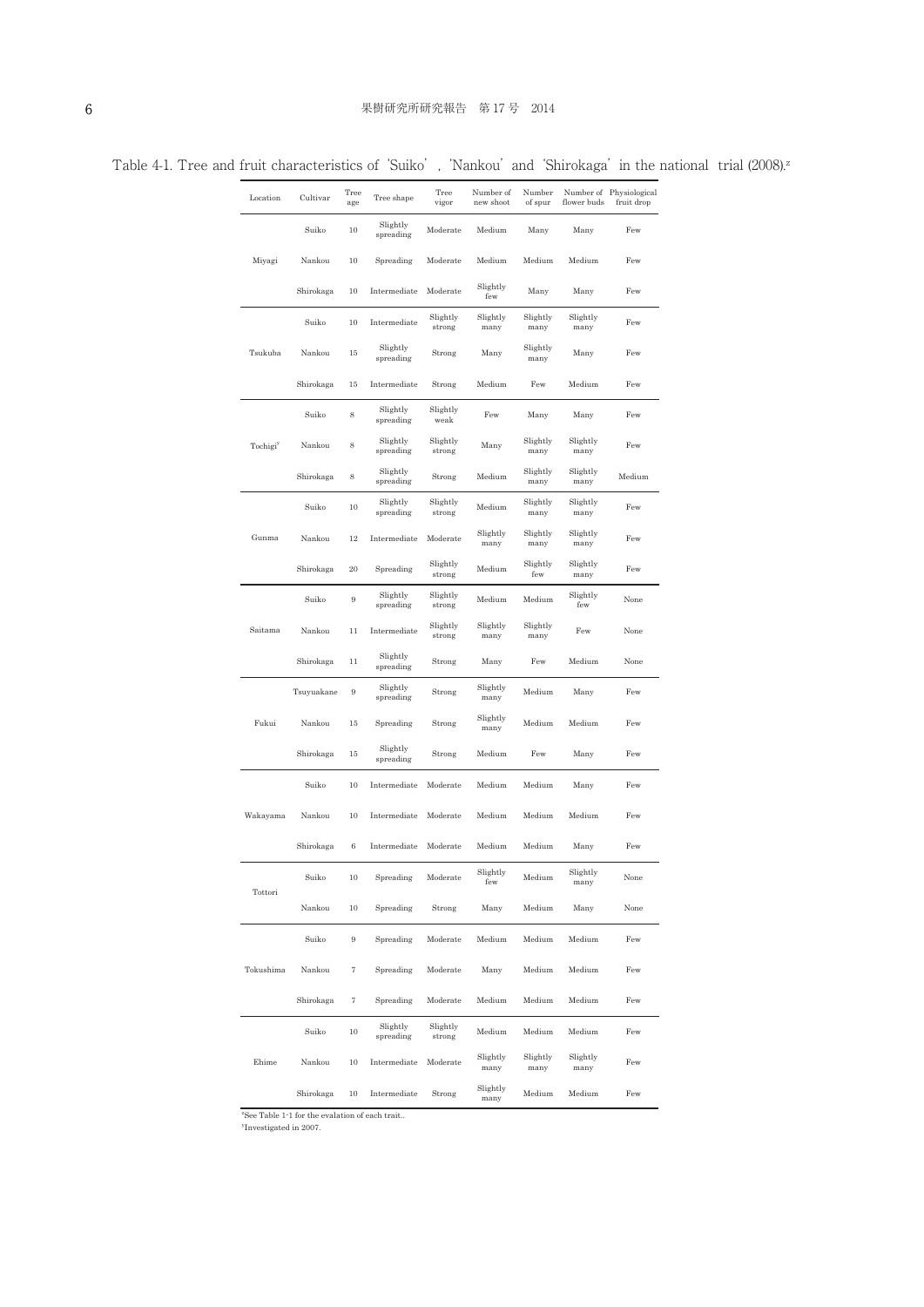果皮の地色は「緑」が 4 場所,「淡緑」が 3 場所,「淡 緑黄」が3場所であった. 4場所で'南高', '白加賀' と同じとされたが,2 場所で'南高'より緑色が濃い,'白 加賀'より熟度の進んだ色とされた.果皮の紅色着色 程度は9場所が「無」,1場所が「極少」と判定し、着 色は少ない傾向であった.果肉色は'南高','白加賀' と同じ場所が多く,果皮の地色より熟度が進んでいる とする判定が多かった.果肉の肉質は「粗」と「密」

Table 4-2. Tree and fruit characteristics of 'Suiko', 'Nankou' and 'Shirokaga' in the national trial. (Mean of 2007 and 2008).

| Location             | Cultivar  | Full bloom<br>time | Harvesting<br>time | Fruit<br>weight<br>(g) | Titrable<br>acidity<br>(g/100ml) | Stone<br>weight<br>(g) | Gumming<br>(0/0)               | Yield<br>(kg/tree) |
|----------------------|-----------|--------------------|--------------------|------------------------|----------------------------------|------------------------|--------------------------------|--------------------|
|                      | Suiko     | Mar.31             | July.4             | 21.0                   | 6.00                             | 2.2                    | $\sqrt{2}$                     | $33.5\,$           |
| Miyagi               | Nankou    | Mar.29             | July.4             | 23.0                   | 5.35                             | 3.9                    | $\boldsymbol{0}$               | $(53.9)^y$         |
|                      | Shirokaga | Apr. $4$           | July.4             | 28.2                   | 5.50                             | 2.8                    | $\mathbf{1}$                   | (12.2)             |
|                      | Suiko     | Mar.9              | Jun.25             | 36.3                   | 5.76                             | 2.1                    | $9\phantom{.}$                 | 20.8               |
| Tsukuba              | Nankou    | Mar.7              | Jun.29             | 40.5                   | 5.92                             | 3.2                    | $\boldsymbol{0}$               | 52.3               |
|                      | Shirokaga | Mar.12             | Jun.23             | 38.3                   | 5.88                             | $2.8\,$                | $32\,$                         | 9.5                |
|                      | Suiko     | Mar.4              | Jun.27             | 24.7                   | 6.40                             | 2.4                    | $\qquad \qquad \longleftarrow$ | 5.2                |
| Tochigi <sup>z</sup> | Nankou    | Mar.5              | Jun.27             | 31.9                   | 4.60                             | 5.5                    |                                | 19.6               |
|                      | Shirokaga | Mar.9              | Jun.20             | 27.0                   | 4.00                             | 4.5                    |                                | 12.5               |
|                      | Suiko     | Mar.2              | Jun.27             | 33.4                   |                                  | 2.0                    | $\qquad \qquad \longleftarrow$ | 18.5               |
| Gunma                | Nankou    | Mar.2              | Jul.5              | 30.0                   |                                  | 2.8                    |                                | 52.6               |
|                      | Shirokaga | Mar.10             | Jun.11             | 28.0                   |                                  | 3.1                    |                                | 79.8               |
|                      | Suiko     | Mar.6              | Jun.12             | 37.5                   | 5.54                             | 3.03                   | (0)                            | 28.0               |
| Saitama              | Nankou    | $\mbox{Mar.2}$     | Jun.15             | 33.3                   |                                  | 3.6                    | (0)                            | 15.1               |
|                      | Shirokaga | Mar.10             | Jun.11             | 30.8                   | 5.04                             | 3.1                    | (0)                            | 8.2                |
|                      | Suiko     | Mar.7              | Jun.25             | 40.4                   | 5.49                             | (2.3)                  |                                | 4.0                |
| Fukui                | Nankou    | (Mar.17)           | (Jun.23)           | (42.3)                 | (5.32)                           |                        |                                |                    |
|                      | Shirokaga | Mar.19             |                    | 39.6                   | 5.69                             | 2.8                    |                                |                    |
|                      | Suiko     | Feb.19             | Jun.6              | 35.3                   | 5.75                             | 2.4                    | 5                              | 7.3                |
| Wakayama             | Nankou    | $\text{Feb}.21$    | Jun.14             | 43.5                   | 5.64                             | 3.9                    | 3                              | 10.4               |
|                      | Shirokaga | Mar.19             | May.31             | 26.4                   | 5.10                             | $2.7\,$                | 5                              | $1.2\,$            |
| Tottori              | Suiko     | Mar.12             | Jun.22             | 33.3                   |                                  | 2.2                    | $\mathbf{1}$                   | 22.4               |
|                      | Nankou    | Mar.8              | Jun.22             | 41.1                   | $\overline{\phantom{m}}$         | 3.9                    | 7                              | $27.9\,$           |
|                      | Suiko     | $\text{Feb}.25$    | Jun.16             | 30.3                   | 7.35                             | $3.2\,$                | $8\,$                          | 42.2               |
| Tokushima            | Nankou    | Feb.24             | Jun.16             | 34.4                   | 6.95                             | 2.9                    | $\mathbf{1}$                   | 37.0               |
|                      | Shirokaga | Mar.4              | Jun.16             | 31.8                   | 7.25                             | 3.1                    | 15                             | 26.0               |
|                      | Suiko     | Mar.6              | Jun.18             | 53.9                   | 5.25                             | 3.1                    | (8)                            | 13.8               |
| Ehime                | Nankou    | Feb.28             | Jun.22             | 44.4                   | 5.60                             | 4.3                    | (0)                            | 15.8               |
|                      | Shirokaga | Feb.27             | Jun.21             | 46.4                   | 5.49                             | $4.3\,$                | (0)                            | 15.8               |

z Investigated in 2007.

<sup>y</sup>Data in parentheses are single year.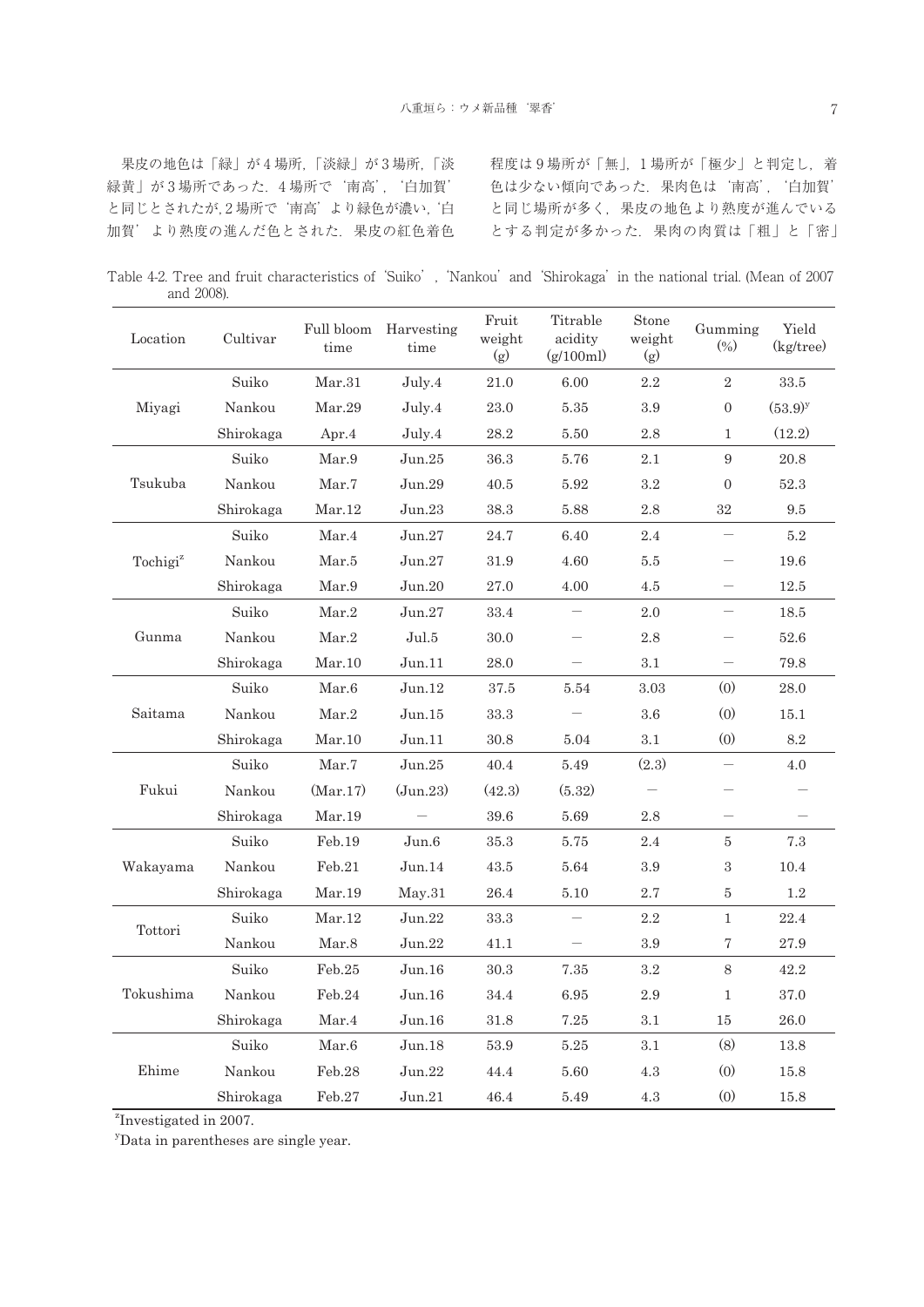|  | I | i<br>۰. |  |
|--|---|---------|--|
|  |   |         |  |
|  |   |         |  |
|  |   |         |  |

Table 4-3. Tree and fruit characteristics of 'Suiko', 'Nankou' and 'Shirokaga' in the national trial (2008).<sup>z</sup>

| Location             | Cultivar   | Tree<br>age         | Tree shape            | Tree<br>vigor      | Number of<br>new shoot | Number<br>of spur | flower buds      | Number of Physiological<br>fruit drop |
|----------------------|------------|---------------------|-----------------------|--------------------|------------------------|-------------------|------------------|---------------------------------------|
|                      | Suiko      | 10                  | Slightly<br>spreading | Moderate           | Medium                 | Many              | Many             | Few                                   |
| Miyagi               | Nankou     | 10                  | Spreading             | Moderate           | Medium                 | Medium            | Medium           | Few                                   |
|                      | Shirokaga  | 10                  | Intermediate          | Moderate           | Slightly<br>few        | Many              | Many             | Few                                   |
|                      | Suiko      | 10                  | Intermediate          | Slightly<br>strong | Slightly<br>many       | Slightly<br>many  | Slightly<br>many | Few                                   |
| Tsukuba              | Nankou     | 15                  | Slightly<br>spreading | Strong             | Many                   | Slightly<br>many  | Many             | Few                                   |
|                      | Shirokaga  | 15                  | Intermediate          | Strong             | Medium                 | Few               | Medium           | Few                                   |
|                      | Suiko      | 8                   | Slightly<br>spreading | Slightly<br>weak   | Few                    | Many              | Many             | Few                                   |
| Tochigi <sup>y</sup> | Nankou     | 8                   | Slightly<br>spreading | Slightly<br>strong | Many                   | Slightly<br>many  | Slightly<br>many | Few                                   |
|                      | Shirokaga  | 8                   | Slightly<br>spreading | Strong             | Medium                 | Slightly<br>many  | Slightly<br>many | Medium                                |
|                      | Suiko      | 10                  | Slightly<br>spreading | Slightly<br>strong | Medium                 | Slightly<br>many  | Slightly<br>many | Few                                   |
| Gunma                | Nankou     | 12                  | Intermediate          | Moderate           | Slightly<br>many       | Slightly<br>many  | Slightly<br>many | Few                                   |
|                      | Shirokaga  | 20                  | Spreading             | Slightly<br>strong | Medium                 | Slightly<br>few   | Slightly<br>many | Few                                   |
|                      | Suiko      | 9                   | Slightly<br>spreading | Slightly<br>strong | Medium                 | Medium            | Slightly<br>few  | None                                  |
| Saitama              | Nankou     | 11                  | Intermediate          | Slightly<br>strong | Slightly<br>many       | Slightly<br>many  | Few              | None                                  |
|                      | Shirokaga  | 11                  | Slightly<br>spreading | Strong             | Many                   | Few               | Medium           | None                                  |
|                      | Tsuyuakane | 9                   | Slightly<br>spreading | Strong             | Slightly<br>many       | Medium            | Many             | Few                                   |
| Fukui                | Nankou     | 15                  | Spreading             | Strong             | Slightly<br>many       | Medium            | Medium           | Few                                   |
|                      | Shirokaga  | 15                  | Slightly<br>spreading | Strong             | Medium                 | Few               | Many             | Few                                   |
|                      | Suiko      | 10                  | Intermediate          | Moderate           | Medium                 | Medium            | Many             | Few                                   |
| Wakayama             | Nankou     | 10                  | Intermediate          | Moderate           | Medium                 | Medium            | Medium           | Few                                   |
|                      | Shirokaga  | 6                   | Intermediate          | Moderate           | Medium                 | Medium            | Many             | Few                                   |
| Tottori              | 501K       | 10                  | Spreading             | Moderate           | Slightly<br>few        | Medium            | Slightly<br>many | None                                  |
|                      | Nankou     | $10\,$              | Spreading             | Strong             | Many                   | Medium            | Many             | None                                  |
|                      | Suiko      | $\,9$               | Spreading             | Moderate           | Medium                 | Medium            | Medium           | Few                                   |
| Tokushima            | Nankou     | $\scriptstyle\rm 7$ | Spreading             | Moderate           | Many                   | Medium            | Medium           | Few                                   |
|                      | Shirokaga  | $\scriptstyle\rm 7$ | Spreading             | Moderate           | Medium                 | Medium            | Medium           | Few                                   |
|                      | Suiko      | $10\,$              | Slightly<br>spreading | Slightly<br>strong | Medium                 | Medium            | Medium           | Few                                   |
| Ehime                | Nankou     | 10                  | Intermediate          | Moderate           | Slightly<br>many       | Slightly<br>many  | Slightly<br>many | Few                                   |
|                      | Shirokaga  | 10                  | Intermediate          | Strong             | Slightly<br>many       | Medium            | Medium           | Few                                   |

z See Table 1-1 for the evalation of each trait..

y Investigated in 2007.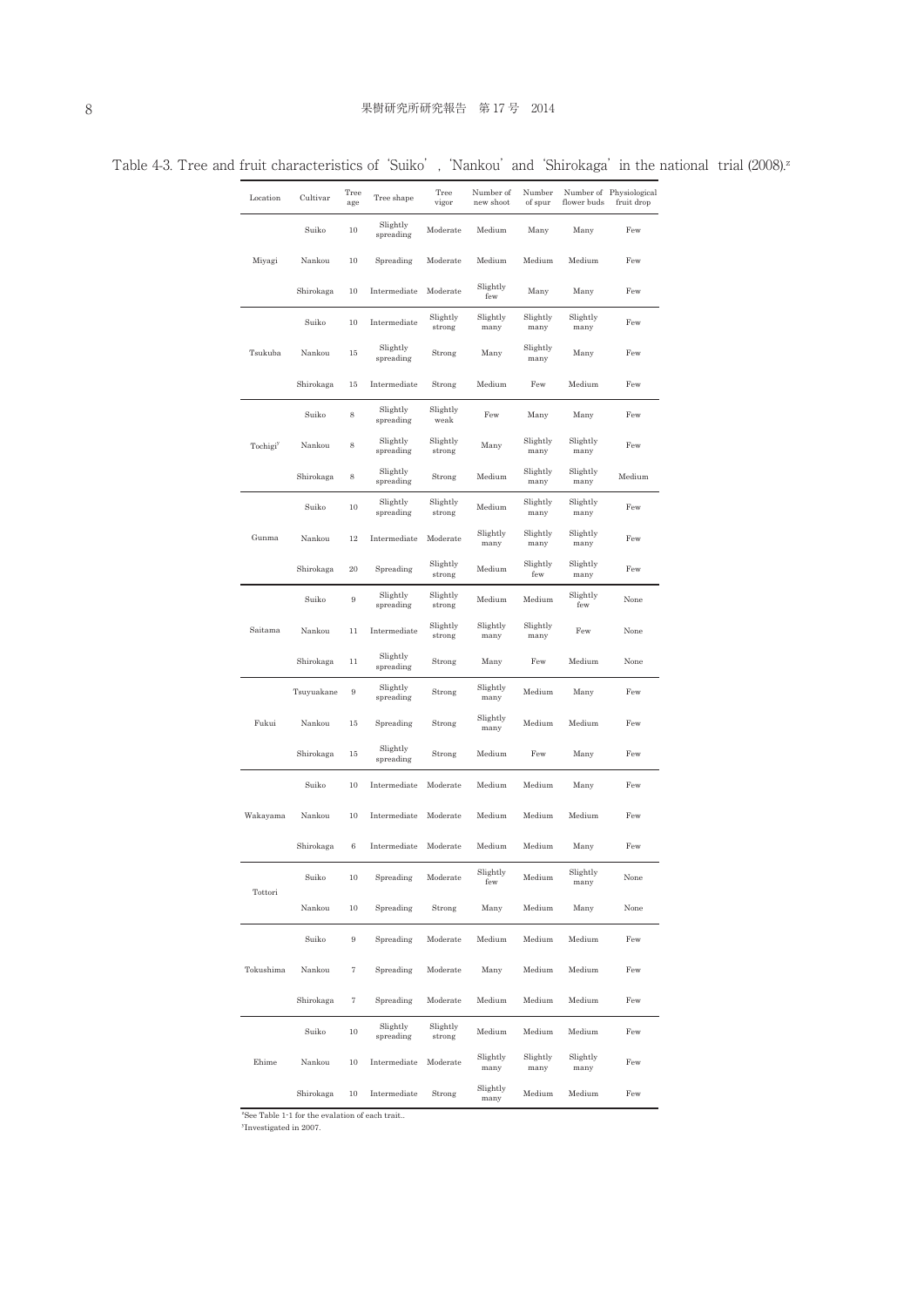の中間である「中」が最も多く, '南高', '白加賀' と 同じとする場所が多かった(Table 4-3).

 3 品種の値が揃っている 5 場所の平均滴定酸度は 6.02 g/100 ml であり,'南高','白加賀'と有意な差は なかった. 平均核重は 2.6 g で, '南高', '白加賀' よ り小さく,大果の割に核は小さく,果肉の割合が高か った. 果実重と核重から推定される果実1 kg 当たりの 果肉量は 917.0 g で '南高', '白加賀' と有意な差はな かった.平均ヤニ果発生率は 6%で,'南高','白加賀' と有意な差がなかった.平均収穫量は 21.7 kg/ 樹で,'南 高','白加賀'と有意な差はなかった(Table 4-4).主 要品種の中で収量性の高い'南高'と有意差がなかっ たことから,既存品種程度の収穫量は見込めると考え られる.

## 3)加工適性

梅干し加工適性について,栃木県で皮が薄く品質良 好,宮城県で漬けウメ利用可と評価された. 一方, 福 井県では果皮が硬いと評価された. 核が小さく果肉の 割合が高い点は'南高','白加賀'より梅干し加工適 性が優れているが,ヤニ果が多い点において'南高' よりも劣ると考えられる.ただし,ヤニ果の発生程度は, '白加賀'と同程度である.

梅酒,梅ジュース加工適性については,和歌山県で 梅酒および梅ジュースの品質が,福井県で梅ジュース の品質が良いと評価された.愛媛県では梅酒の香りは 良好であるが、酸味が強いと評価された. 以上のこと から,梅酒,梅ジュース製品は特徴があると考えられる.

## 3. 栽培上の留意点

自家不和合性であるため,結実安定のために'南高' など開花期が近く花粉を有し,交雑和合性のある品種 の混植が必要である. かいよう病, 黒星病には罹病性 であるが,通常の薬剤散布により防除できる.系統適 応性検定試験において,その他栽培上の留意点は指摘 されなかった.

## 摘 要

1.'翠香'は農林水産省果樹試験場(現 農研機構果 樹研究所)において,'月世界'に'梅郷'を交雑して 獲得した種子より得た実生から選抜したウメ品種であ る.1999 年より「ウメ筑波 7 号」の系統名を付してウ メ第 2 回系統適応性検定試験に供試し,特性を検討した. 2009 年に'翠香'と命名して種苗法による品種登録出 願を行い,2011 年 3 月 18 日に登録番号 20721 号として 品種登録された.

2.樹姿はやや開張性で,樹勢はやや強く,新梢の 発生は中程度で、花芽の着生は多い. 花粉を有するが, 自家不和合性である.自家不和合性遺伝子型は *S*1*S*<sup>10</sup> で あり,'南高'など主要品種とは交雑和合性で,'南高' の受粉樹として利用できる.開花期および収穫期はそ

Table 4-4. Tree and fruit characteristics of 'Suiko', 'Nankou' and 'Shirokaga' in the national trial (Mean of 2007 and 2008).

| Cultivar        | Full bloom<br>time       | Harvesting<br>time  | Fruit<br>weight<br>$\rm (g)$ | Titrable<br>acidity<br>(g/100ml) | Stone<br>weight<br>$\rm (g)$ | Flesh weight<br>per 1kg fruit<br>$\rm (g)$ | Gumming<br>of outside<br>$\left( \% \right)$ | Yield<br>$(kg$ tree) |
|-----------------|--------------------------|---------------------|------------------------------|----------------------------------|------------------------------|--------------------------------------------|----------------------------------------------|----------------------|
| Suiko           | $\text{Mar.}5\text{h}^2$ | Jun.19ab            | 35.4                         | 6.02                             | 2.6 <sub>b</sub>             | 917.0                                      | 6                                            | 21.7                 |
| Nankou          | Mar.3b                   | Jun.23a             | 35.6                         | 5.89                             | 3.5a                         | 893.3                                      |                                              | 30.5                 |
| Shirokaga       | Mar.12a                  | Jun.16 <sub>b</sub> | 32.4                         | 5.84                             | 3.1a                         | 894.0                                      | 13                                           | 23.4                 |
| Significance    |                          |                     |                              |                                  |                              |                                            |                                              |                      |
| Among cultivars | $\star$                  | $\star$             | <b>NS</b>                    | <b>NS</b>                        | $\star$                      | <b>NS</b>                                  | <b>NS</b>                                    | NS                   |
| Among location  | $**$                     | **                  | **                           | **                               | <b>NS</b>                    | <b>NS</b>                                  | <b>NS</b>                                    | <b>NS</b>            |

<sup>2</sup>Different letters represent siginificant difference by least significant differences at  $P \leq 0.05$ .

 $y_{\rm NS,*,\star\star}$ : Not significant, significant at P  $\leq 0.05$  and significant at P  $\leq 0.01$  in analysis of variance. The model is shown below.

 $P_{ii} = \mu + G_i + L_i + E_{ii}$ 

P<sub>ij</sub>: performance of the *i*th cultivar in the *j*th location;  $\mu$ : overall mean;  $G_i$ : effect of the *i*th cultivar;  $L_i$ : effect of the jth location;  $E_{ii}$ : residual.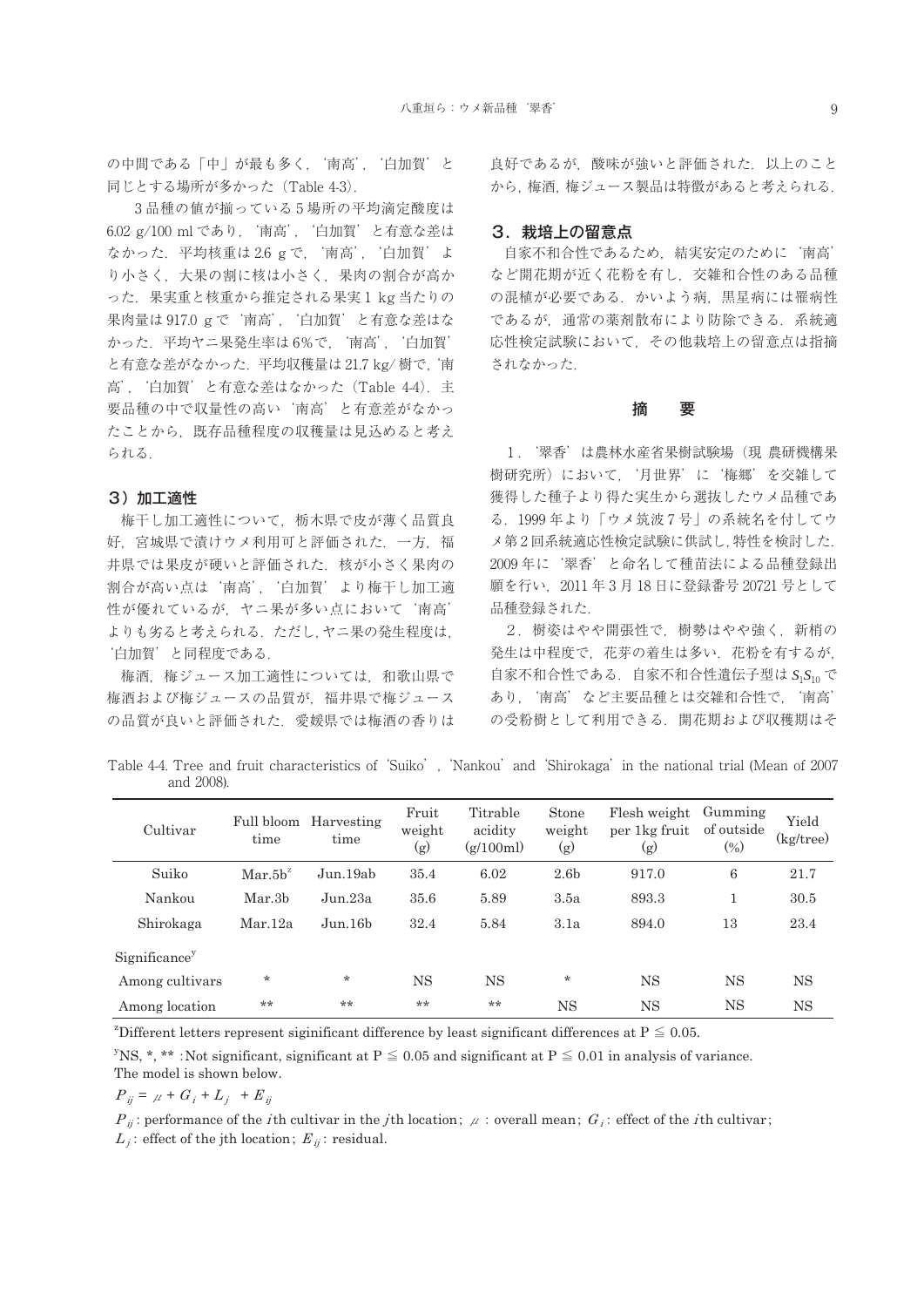れぞれ,3 月 5 日,6 月 19 日頃となる.

3. 果形は楕円形で,果実重は 35 g 程度と大果となる. 滴定酸度は 6.0 g/100 ml 程度である. 核は果実の大き さの割に小さい. 果皮の着色はほとんど無い. 酸味や 香りに特徴のある梅酒や梅ジュースを生産できる. 梅 干し加工適性は, ヤニ果の発生があるため,'南高'よ り劣る.

## 引用文献

- 1)芦川孝三郎.1970.梅郷の特性と栽培.農耕と園芸.  $25(1):12.$
- 2)独立行政法人農業・食品産業技術総合研究機構果樹 研究所.2007.育成系統適応性検定試験・特性検 定試験調査方法.233pp.
- 3)土方智.1984.ウメ基礎編.品種生態と栽培.p. 29-42.農業技術体系・果樹編 6(モモ・ウメ・ス モモ・アンズ).農文協,東京.
- 4)花王株式会社.2010.ニュースリリース ウメの完 熟果実について,香りと,遺伝系統との関係を確認. (オンライン),〈http://www.kao.com/jp/corp\_ news/2010/20101125\_001.html〉( 発 表 2010 年 11 月 25 日)
- 5)前田知・村上来.1969.ウメ新品種「月世界」につ いて.徳島果試研報.2:31-33.
- 6)農林水産省果樹試験場.1994.育成系統適応性検定 試験・特性検定試験調査方法.195pp.
- 7)八重垣英明・島田武彦・羽山裕子・森口卓哉・三宅 正則・土師岳・山口正己.2000.PCR 法によるウ メ品種の自家不和合性遺伝子型の判定. 園学雑. 69(別 2):294.
- 8)八重垣英明・山口正己・土師岳・末貞佑子・三宅正 則・木原武士・鈴木勝征・内田誠.2012.ウメ新 品種'露茜'.果樹研報.13:1-6.